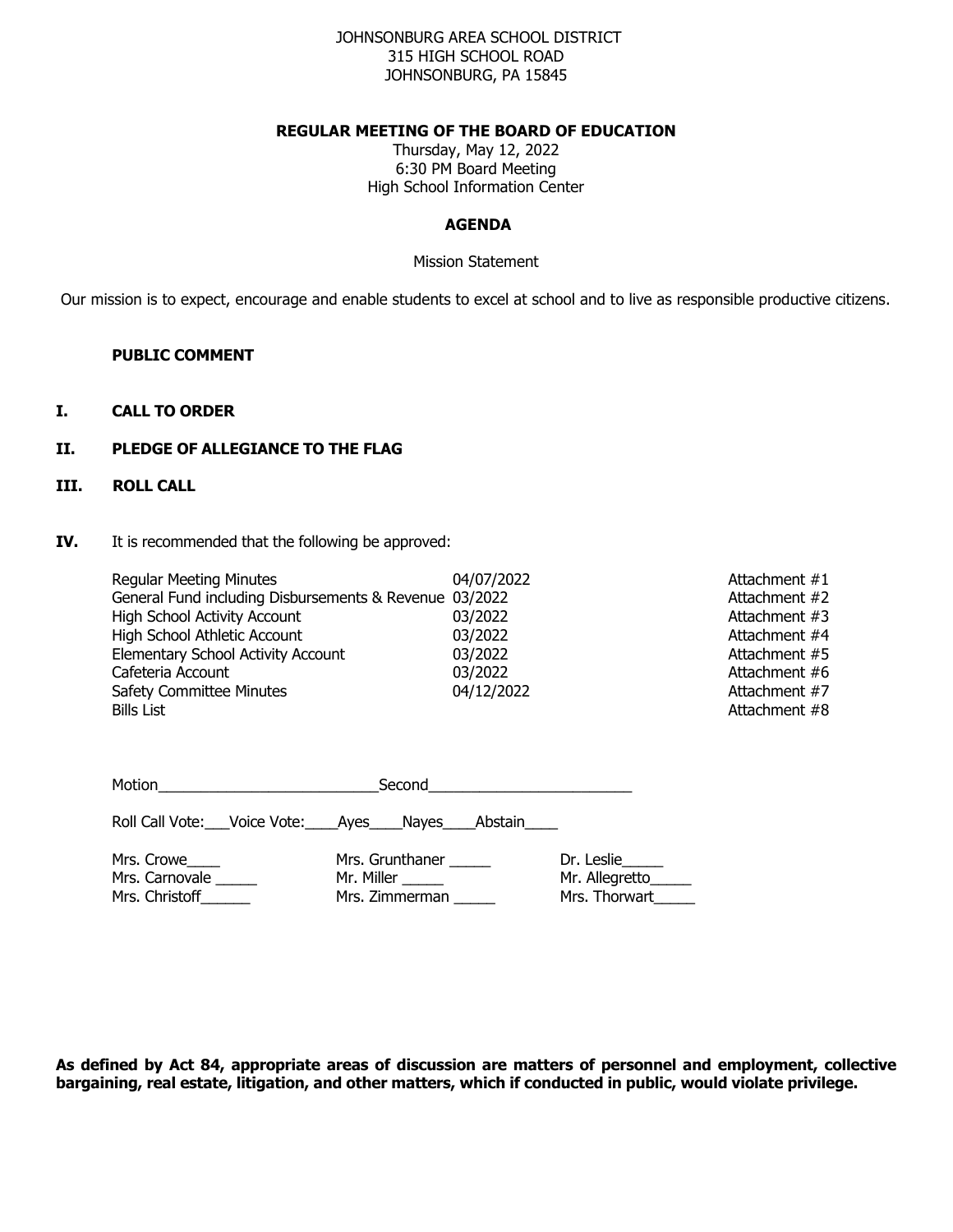### **A. PERSONNEL**

1. Recommend to approve the following for the 2022-2023 Fiscal Year:

Mrs. Linda Benson as Board Treasurer with a stipend of \$1,500.00 Mrs. Gail Luhr as Board Secretary with a stipend of \$1,500.00 Mr. Richard Brown as Solicitor with a stipend of \$1,800.00, \$110.00/hour, plus payment of his PSBA dues. Motion\_\_\_\_\_\_\_\_\_\_\_\_\_\_\_\_\_\_\_\_\_\_\_\_\_\_Second\_\_\_\_\_\_\_\_\_\_\_\_\_\_\_\_\_\_\_\_\_\_\_\_ Roll Call Vote: Voice Vote: Ayes Nayes Abstain Mrs. Crowe\_\_\_\_\_ Mrs. Grunthaner \_\_\_\_\_\_ Dr. Leslie\_\_\_\_\_\_ Mrs. Carnovale \_\_\_\_\_\_\_ Mr. Miller \_\_\_\_\_\_ Mr. Allegretto\_\_\_\_\_\_ Mrs. Christoff\_\_\_\_\_\_\_\_ Mrs. Zimmerman \_\_\_\_\_\_ Mrs. Thorwart\_\_\_\_\_\_ 2. Recommend to approve Mr. Ray Kelly for the following positions and stipends for the 2022-2023 School Year: Homeless Liaison -District Safety Coordinator - \$1,000.00 Motion\_\_\_\_\_\_\_\_\_\_\_\_\_\_\_\_\_\_\_\_\_\_\_\_\_\_Second\_\_\_\_\_\_\_\_\_\_\_\_\_\_\_\_\_\_\_\_\_\_\_\_ Roll Call Vote: \_\_\_ Voice Vote: \_\_\_\_ Ayes \_\_\_\_ Nayes \_\_\_\_ Abstain \_\_\_\_ Mrs. Crowe\_\_\_\_ Mrs. Grunthaner \_\_\_\_\_ Dr. Leslie\_\_\_\_\_ Mrs. Carnovale \_\_\_\_\_\_\_ Mr. Miller \_\_\_\_\_\_ Mr. Allegretto\_\_\_\_\_\_ Mrs. Christoff\_\_\_\_\_\_\_\_ Mrs. Zimmerman \_\_\_\_\_\_ Mrs. Thorwart\_\_\_\_\_\_ 3. Recommend to approve a Joint Petition for Unit Clarification as it relates to excluding the superintendent's secretary from the bargaining unit. Motion\_\_\_\_\_\_\_\_\_\_\_\_\_\_\_\_\_\_\_\_\_\_\_\_\_\_Second\_\_\_\_\_\_\_\_\_\_\_\_\_\_\_\_\_\_\_\_\_\_\_\_ Roll Call Vote: \_\_\_ Voice Vote: \_\_\_\_ Ayes\_\_\_\_ Nayes\_\_\_\_ Abstain\_\_\_\_\_ Mrs. Crowe\_\_\_\_\_ Mrs. Grunthaner \_\_\_\_\_\_ Dr. Leslie\_\_\_\_\_\_ Mrs. Carnovale \_\_\_\_\_\_\_ Mr. Miller \_\_\_\_\_\_ Mr. Allegretto\_\_\_\_\_ Mrs. Christoff\_\_\_\_\_\_\_\_ Mrs. Zimmerman \_\_\_\_\_\_ Mrs. Thorwart\_\_\_\_\_\_ 4. Recommend to approve the compensation plan for the Confidential Secretary as presented; effective May 13, 2022. Attachment #9 Motion\_\_\_\_\_\_\_\_\_\_\_\_\_\_\_\_\_\_\_\_\_\_\_\_\_\_Second\_\_\_\_\_\_\_\_\_\_\_\_\_\_\_\_\_\_\_\_\_\_\_\_ Roll Call Vote:\_\_\_Voice Vote:\_\_\_\_Ayes\_\_\_\_Nayes\_\_\_\_Abstain\_\_\_\_ Mrs. Crowe\_\_\_\_\_ Mrs. Grunthaner \_\_\_\_\_\_ Dr. Leslie\_\_\_\_\_\_ Mrs. Carnovale \_\_\_\_\_\_\_ Mr. Miller \_\_\_\_\_\_ Mr. Allegretto\_\_\_\_\_\_ Mrs. Christoff\_\_\_\_\_\_\_\_ Mrs. Zimmerman \_\_\_\_\_\_ Mrs. Thorwart\_\_\_\_\_\_ 5. Recommend to approve the following as summer workers: Jefferson Freeburg, Brittany Kudrick, Nolan Shaffer, Haylee Cherry, Emma King, Megan Bienkowski, Ella Stauffer, Mackenzie Sallack, Kenny McKenna, Aidan Bobik, Marshall Hetrick, John Douglas, and Camryn Mellquist at \$12.00 per hour. Motion\_\_\_\_\_\_\_\_\_\_\_\_\_\_\_\_\_\_\_\_\_\_\_\_\_\_Second\_\_\_\_\_\_\_\_\_\_\_\_\_\_\_\_\_\_\_\_\_\_\_\_ Roll Call Vote: \_\_\_Voice Vote: \_\_\_\_Ayes\_\_\_\_Nayes\_\_\_\_Abstain\_\_\_\_ Mrs. Crowe\_\_\_\_\_ Mrs. Grunthaner \_\_\_\_\_\_ Dr. Leslie\_\_\_\_\_\_ Mrs. Carnovale \_\_\_\_\_ Mr. Miller \_\_\_\_\_ Mr. Allegretto\_\_\_\_\_ Mrs. Christoff\_\_\_\_\_\_\_ Mrs. Zimmerman \_\_\_\_\_\_ Mrs. Thorwart\_\_\_\_\_\_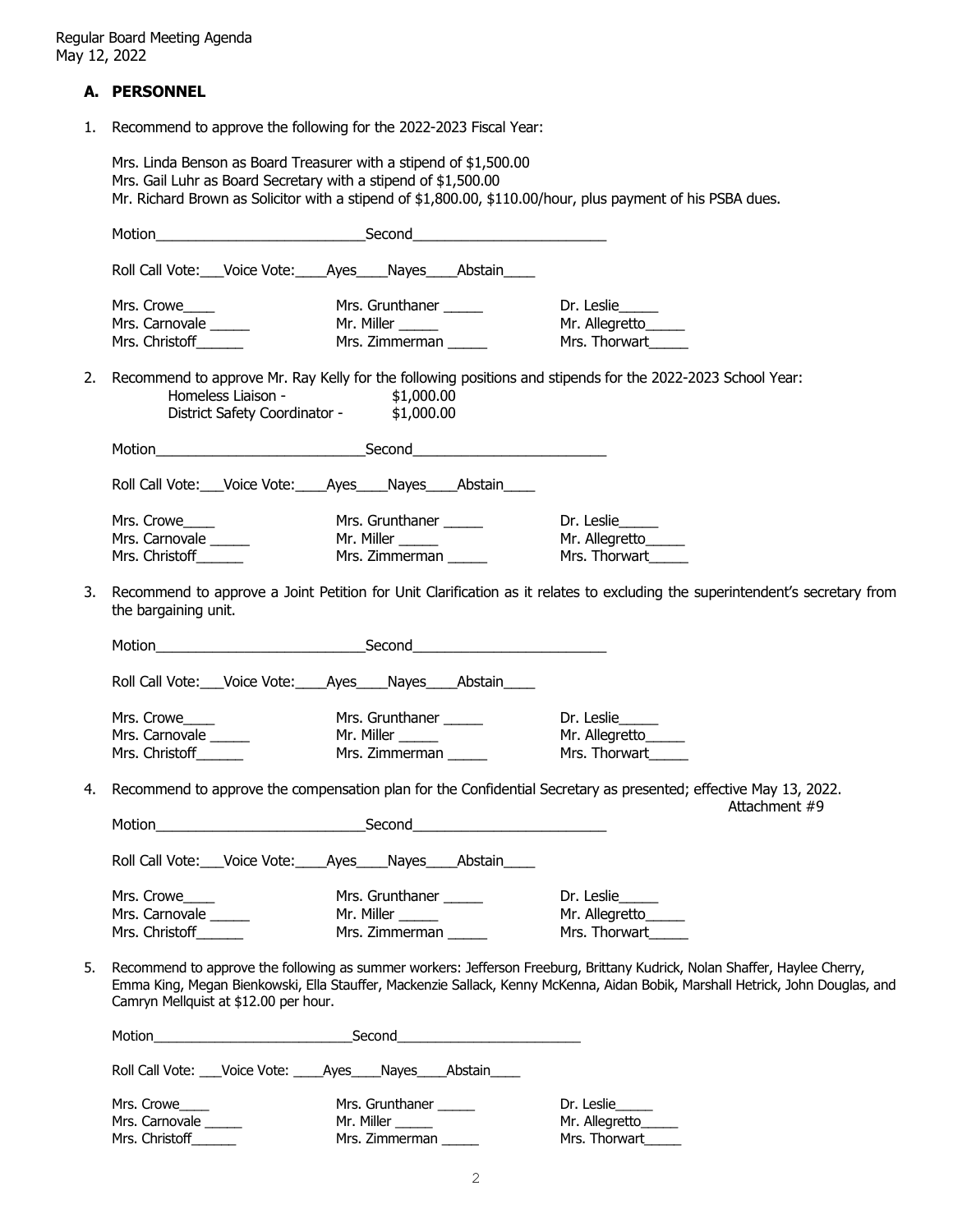6. Recommend to approve \_\_\_\_\_\_\_\_\_\_ \_as 12-month secretary at a rate of \_\_\_\_\_\_\_/hour, plus benefits, per the support staff contract, pending completion of the necessary paperwork, effective\_\_\_\_\_\_\_\_\_\_.

|    |                                                                              | Roll Call Vote: ___Voice Vote: _____Ayes____Nayes____Abstain____                                                                |                                                                                                                              |
|----|------------------------------------------------------------------------------|---------------------------------------------------------------------------------------------------------------------------------|------------------------------------------------------------------------------------------------------------------------------|
|    | Mrs. Crowe                                                                   | Mrs. Grunthaner ______                                                                                                          | Dr. Leslie                                                                                                                   |
|    | Mrs. Carnovale                                                               |                                                                                                                                 | Mr. Allegretto                                                                                                               |
|    | Mrs. Christoff______                                                         | Mr. Miller ______<br>Mrs. Zimmerman ______                                                                                      | Mrs. Thorwart                                                                                                                |
| 7. |                                                                              |                                                                                                                                 | Recommend to approve the increase of the substitute custodial rate of pay from \$10/hr. to \$15/hr., effective immediately.  |
|    |                                                                              |                                                                                                                                 |                                                                                                                              |
|    |                                                                              | Roll Call Vote: ___Voice Vote: _____Ayes ____Nayes ____Abstain                                                                  |                                                                                                                              |
|    |                                                                              |                                                                                                                                 |                                                                                                                              |
|    | Mrs. Crowe_____                                                              | Mrs. Grunthaner ______                                                                                                          | Dr. Leslie                                                                                                                   |
|    | Mrs. Carnovale                                                               | Mr. Miller ______                                                                                                               | Mr. Allegretto                                                                                                               |
|    | Mrs. Christoff______                                                         | Mrs. Zimmerman ______                                                                                                           | Mrs. Thorwart                                                                                                                |
| 8. |                                                                              | Recommend to approve the resignation of Mr. Donald Trenn, effective April 19, 2022.                                             |                                                                                                                              |
|    |                                                                              |                                                                                                                                 |                                                                                                                              |
|    |                                                                              | Roll Call Vote: ___Voice Vote: _____Ayes____Nayes____Abstain____                                                                |                                                                                                                              |
|    | Mrs. Crowe                                                                   | Mrs. Grunthaner ______                                                                                                          | Dr. Leslie                                                                                                                   |
|    | Mrs. Carnovale                                                               | Mr. Miller ______                                                                                                               | Mr. Allegretto                                                                                                               |
|    | Mrs. Christoff                                                               | Mrs. Zimmerman                                                                                                                  | Mrs. Thorwart                                                                                                                |
|    |                                                                              |                                                                                                                                 |                                                                                                                              |
| 9. |                                                                              | Recommend to approve the resignation of Mrs. Julie Skellen, effective April 19, 2022.                                           |                                                                                                                              |
|    |                                                                              |                                                                                                                                 |                                                                                                                              |
|    |                                                                              | Roll Call Vote: ___Voice Vote: _____Ayes____Nayes____Abstain____                                                                |                                                                                                                              |
|    | Mrs. Crowe                                                                   | Mrs. Grunthaner _____                                                                                                           | Dr. Leslie                                                                                                                   |
|    | Mrs. Carnovale                                                               | Mr. Miller _____                                                                                                                | Mr. Allegretto                                                                                                               |
|    | Mrs. Christoff______                                                         | Mrs. Zimmerman                                                                                                                  | Mrs. Thorwart                                                                                                                |
|    |                                                                              |                                                                                                                                 |                                                                                                                              |
|    |                                                                              | 10. Recommend to approve 19 unpaid days for Brae Holmberg, starting September 13, 2022.                                         | Attachment #10                                                                                                               |
|    | <u> 1989 - Johann Barn, mars eta bainar eta idazlea (h. 1989).</u><br>Motion | Second<br><u> 1989 - Johann John Stone, mars eta industrial eta industrial eta industrial eta industrial eta industrial eta</u> |                                                                                                                              |
|    | Roll Call Vote: ___Voice Vote: _____Ayes ____Nayes ____Abstain ___           |                                                                                                                                 |                                                                                                                              |
|    | Mrs. Crowe                                                                   | Mrs. Grunthaner ______                                                                                                          | Dr. Leslie                                                                                                                   |
|    | Mrs. Carnovale                                                               | Mr. Miller _____                                                                                                                | Mr. Allegretto                                                                                                               |
|    | Mrs. Christoff                                                               | Mrs. Zimmerman                                                                                                                  | Mrs. Thorwart                                                                                                                |
|    | performing the 6 <sup>th</sup> grade play.                                   |                                                                                                                                 | 11. Recommend to approve the supplemental of \$600.00 to Mrs. Gina Schreiber for the Drama/Musical Advisor-Elem position for |
|    |                                                                              | Motion <b>Example 2018</b> Second <b>Example 2018</b> Second                                                                    |                                                                                                                              |
|    |                                                                              | Roll Call Vote: ___Voice Vote: ____Ayes____Nayes____Abstain____                                                                 |                                                                                                                              |
|    | Mrs. Crowe                                                                   | Mrs. Grunthaner ______                                                                                                          | Dr. Leslie                                                                                                                   |
|    | Mrs. Carnovale                                                               | Mr. Miller ______                                                                                                               | Mr. Allegretto                                                                                                               |
|    | Mrs. Christoff______                                                         | Mrs. Zimmerman                                                                                                                  | Mrs. Thorwart                                                                                                                |
|    |                                                                              |                                                                                                                                 |                                                                                                                              |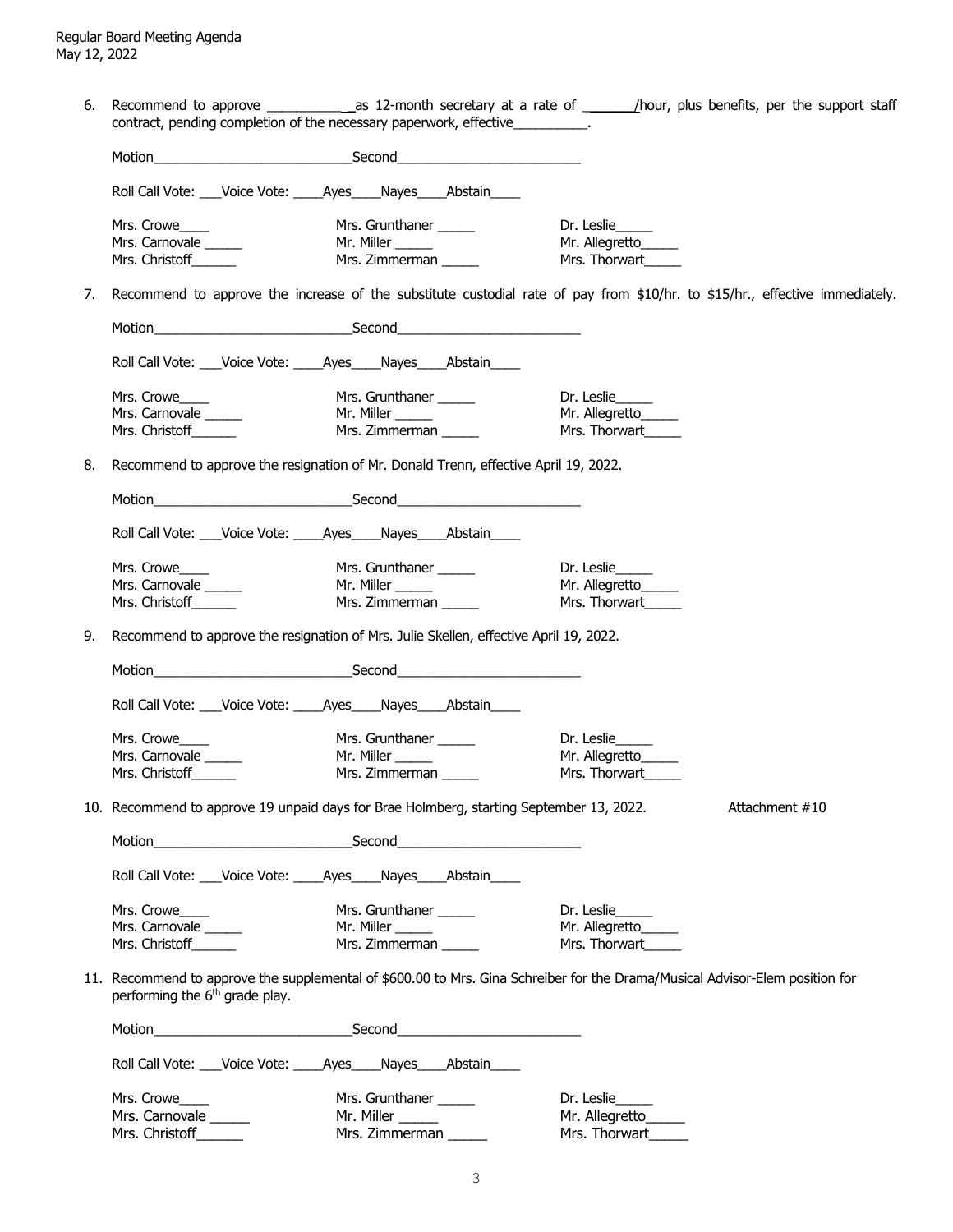> 12. Recommend to accept, with regret, the resignation of Suzanne Grumley as the Girls' Varsity Basketball Coach, effective May 9, 2022. Attachment #21

(New attachment)

| Motion                                        |                                                                                       |                                                                                                                         |
|-----------------------------------------------|---------------------------------------------------------------------------------------|-------------------------------------------------------------------------------------------------------------------------|
|                                               | Roll Call Vote: Voice Vote: _____ Ayes _____ Nayes _____ Abstain ____                 |                                                                                                                         |
| Mrs. Crowe                                    |                                                                                       |                                                                                                                         |
| Mrs. Carnovale                                |                                                                                       | Mr. Allegretto                                                                                                          |
| Mrs. Christoff_______                         | Mr. Miller ______<br>Mrs. Zimmerman ______                                            | Mrs. Thorwart                                                                                                           |
|                                               |                                                                                       |                                                                                                                         |
|                                               | 13. Recommend to grant permission to advertise for a Girls' Varsity Basketball Coach. |                                                                                                                         |
|                                               |                                                                                       |                                                                                                                         |
|                                               | Roll Call Vote: Voice Vote: Ayes Nayes Abstain                                        |                                                                                                                         |
| Mrs. Crowe____                                | Mrs. Grunthaner<br>Mr. Miller<br>Mrs. Zimmorer                                        |                                                                                                                         |
| Mrs. Carnovale ______                         |                                                                                       | Mr. Allegretto_____                                                                                                     |
| Mrs. Christoff_______                         |                                                                                       | Mrs. Thorwart                                                                                                           |
| School Year.                                  |                                                                                       | 14. Recommend to approve Krista Frank to be a $6th$ Grade Trip Advisor for a supplemental of \$300.00 for the 2021-2022 |
|                                               |                                                                                       |                                                                                                                         |
|                                               | Roll Call Vote: Voice Vote: Ayes Nayes Abstain                                        |                                                                                                                         |
| Mrs. Crowe                                    |                                                                                       |                                                                                                                         |
| Mrs. Carnovale ______                         | Mrs. Grunthaner <u>Communications</u><br>Mr. Miller Mr. Allegretto                    | Mr. Allegretto______                                                                                                    |
| Mrs. Christoff _______                        | Mrs. Piller _______<br>Mrs. Zimmerman ______                                          | Mrs. Thorwart                                                                                                           |
| \$25.00 per hour.                             |                                                                                       | 15. Recommend to approve Mr. Matt Shuey to work up to 25 hours during the summer months for shop upkeep at              |
|                                               |                                                                                       |                                                                                                                         |
|                                               | Roll Call Vote: Voice Vote: Ayes Nayes Abstain                                        |                                                                                                                         |
| Mrs. Crowe                                    | Mrs. Grunthaner _______                                                               | Dr. Leslie                                                                                                              |
| Mrs. Carnovale _____                          |                                                                                       |                                                                                                                         |
| Mrs. Christoff______                          | Mrs. Piller _______<br>Mrs. Zimmerman ______                                          | Mrs. Thorwart                                                                                                           |
|                                               |                                                                                       |                                                                                                                         |
| <b>B. EDUCATION AND SCHOOL ACTIVITIES</b>     |                                                                                       |                                                                                                                         |
|                                               | 1. Recommend to re-admit expelled Student #3-2021, effective May ___, 2022.           |                                                                                                                         |
|                                               |                                                                                       |                                                                                                                         |
|                                               | Roll Call Vote: ___ Voice Vote: _____ Ayes _____ Nayes _____ Abstain _____            |                                                                                                                         |
| Mrs. Crowe Mrs. Grunthaner Mrs. On Dr. Leslie |                                                                                       |                                                                                                                         |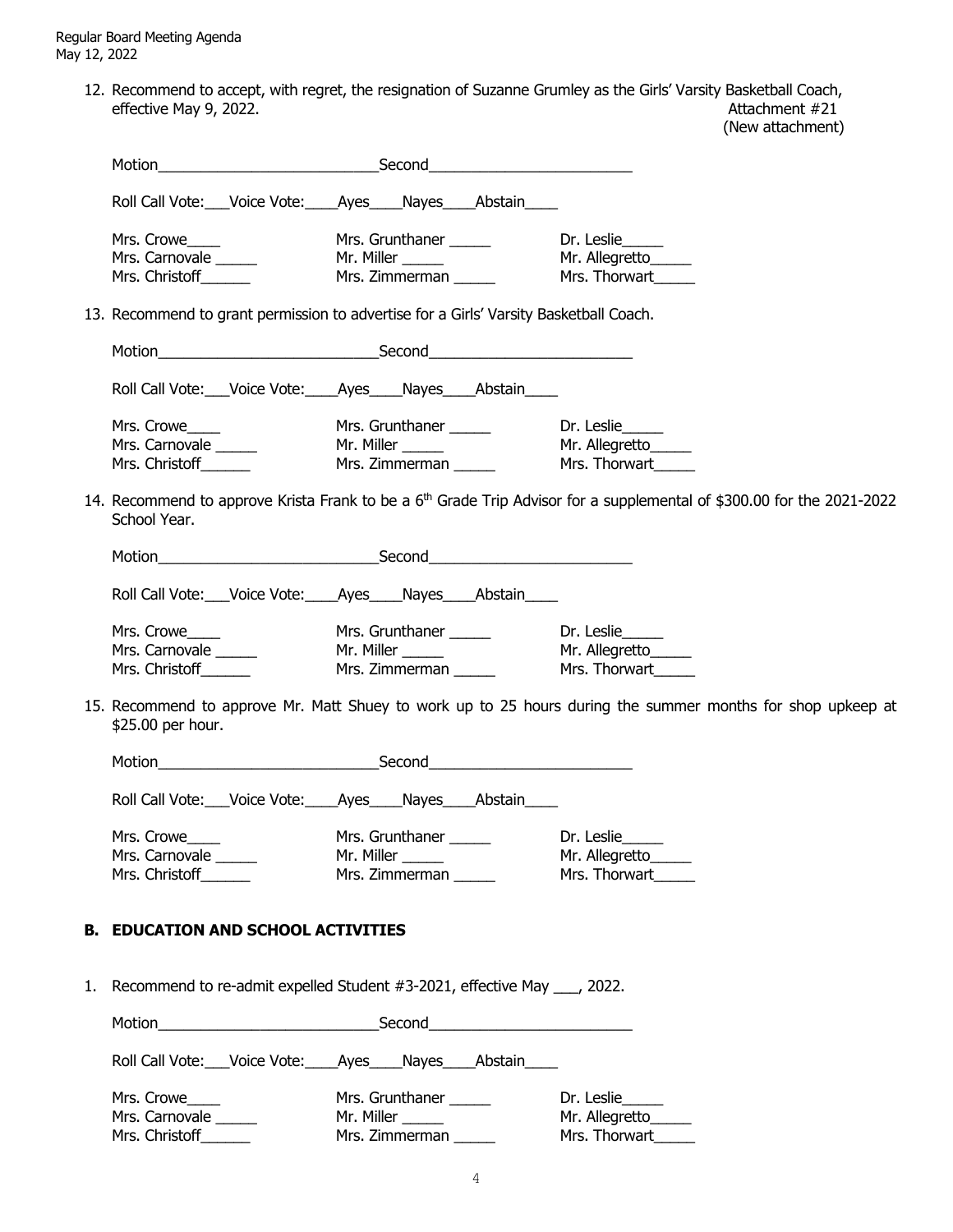> 2. Recommend to approve the agreement between the Johnsonburg Area School District and Aveanna Healthcare; effective July 1, 2022 through June 30, 2023. Attachment #11

| Motion                                         | Second_____________________________                                        |                                               |
|------------------------------------------------|----------------------------------------------------------------------------|-----------------------------------------------|
|                                                | Roll Call Vote: ___ Voice Vote: _____ Ayes _____ Nayes _____ Abstain _____ |                                               |
| Mrs. Crowe<br>Mrs. Carnovale<br>Mrs. Christoff | Mrs. Grunthaner<br>Mr. Miller<br>Mrs. Zimmerman                            | Dr. Leslie<br>Mr. Allegretto<br>Mrs. Thorwart |

3. Recommend to approve the winning bid from The Nutrition Group for the operation of the Food Service program at the Johnsonburg Area School District, effective July 1, 2022, for the 2022-2023 School Year based on the reimbursable contract. Attachment #12

| Motion<br>Second                                         |                                                                            |  |                                                 |  |                                                   |
|----------------------------------------------------------|----------------------------------------------------------------------------|--|-------------------------------------------------|--|---------------------------------------------------|
|                                                          | Roll Call Vote: ___ Voice Vote: _____ Ayes _____ Nayes _____ Abstain _____ |  |                                                 |  |                                                   |
| Mrs. Crowe____<br>Mrs. Carnovale<br>Mrs. Christoff______ |                                                                            |  | Mrs. Grunthaner<br>Mr. Miller<br>Mrs. Zimmerman |  | Dr. Leslie<br>Mr. Allegretto____<br>Mrs. Thorwart |

4. Recommend to grant permission for the Kindergarten Readiness Summer Program to use the art room, gymnasium, and playground during the summer months starting June 10<sup>th</sup> and ending July 29, 2022.

|    | Roll Call Vote: ___ Voice Vote: ____ Ayes ____ Nayes ____ Abstain ____ |                                                                                                                                                                 |                                                                                                                            |  |
|----|------------------------------------------------------------------------|-----------------------------------------------------------------------------------------------------------------------------------------------------------------|----------------------------------------------------------------------------------------------------------------------------|--|
|    | Mrs. Crowe_____<br>Mrs. Carnovale ______                               | Mrs. Grunthaner ______<br>Mr. Miller _______                                                                                                                    | Dr. Leslie<br>Mr. Allegretto                                                                                               |  |
|    | Mrs. Christoff                                                         | Mrs. Zimmerman                                                                                                                                                  | Mrs. Thorwart                                                                                                              |  |
|    |                                                                        | 5. Presented for a second and final reading; and recommend for approval are the following policies:<br>Policy #626 Vol II 2020 titled Federal Fiscal Compliance | Attachment $#13$                                                                                                           |  |
|    |                                                                        | Policy #824 Vol IV 2020 titled Maintaining Professional Adult/Student Boundaries                                                                                |                                                                                                                            |  |
|    |                                                                        |                                                                                                                                                                 |                                                                                                                            |  |
|    |                                                                        | Roll Call Vote: Voice Vote: Ayes Nayes Abstain                                                                                                                  |                                                                                                                            |  |
|    | Mrs. Crowe______<br>Mrs. Carnovale _____<br>Mrs. Christoff             | Mrs. Grunthaner<br>Mr. Miller ______<br>Mrs. Zimmerman                                                                                                          | Dr. Leslie<br>Mr. Allegretto<br>Mrs. Thorwart                                                                              |  |
| 6. | accounts for the 2022-2023 School Year.                                |                                                                                                                                                                 | Recommend to approve the use of laser signature discs for general fund, payroll, athletic, cafeteria, and student activity |  |
|    |                                                                        |                                                                                                                                                                 |                                                                                                                            |  |
|    |                                                                        | Roll Call Vote: ___ Voice Vote: ____ Ayes ___ Nayes ___ Abstain ____                                                                                            |                                                                                                                            |  |
|    | Mrs. Crowe                                                             | Mrs. Grunthaner ______                                                                                                                                          | Dr. Leslie                                                                                                                 |  |
|    | Mrs. Carnovale ______<br>Mrs. Christoff                                | Mr. Miller ______<br>Mrs. Zimmerman                                                                                                                             | Mr. Allegretto<br>Mrs. Thorwart                                                                                            |  |
|    |                                                                        |                                                                                                                                                                 |                                                                                                                            |  |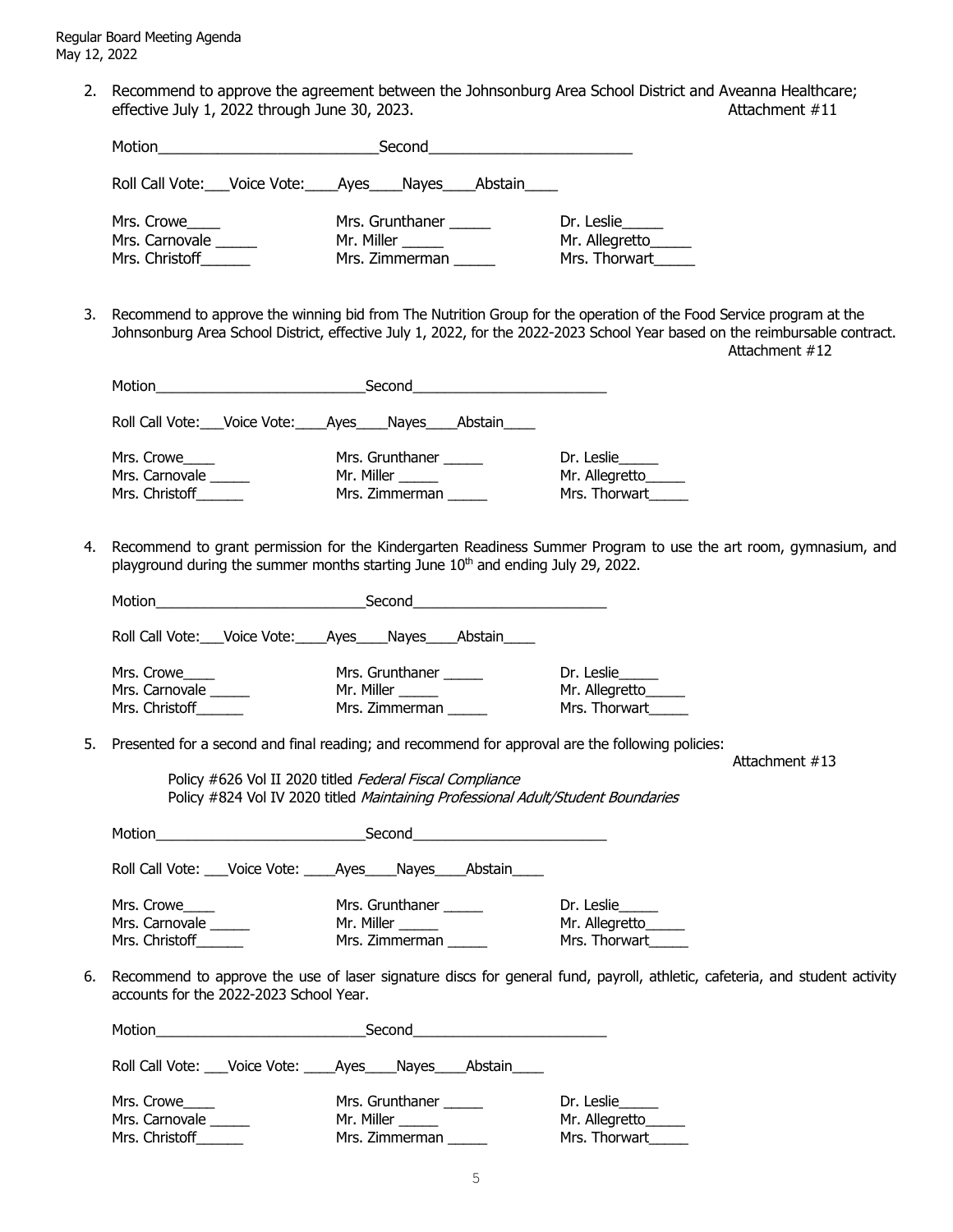7. Recommend to approve Northwest Savings Bank as depository for general fund, payroll, athletic, cafeteria, and student activity accounts for the 2022-2023 School Year.

|                                                             | Roll Call Vote: Voice Vote: Ayes Nayes Abstain                       |                                                                                                                                                                                                                                                             |
|-------------------------------------------------------------|----------------------------------------------------------------------|-------------------------------------------------------------------------------------------------------------------------------------------------------------------------------------------------------------------------------------------------------------|
| Mrs. Crowe<br>Mrs. Carnovale ______<br>Mrs. Christoff______ |                                                                      | Mrs. Thorwart                                                                                                                                                                                                                                               |
| requirements.                                               |                                                                      | 8. Recommend to approve the list of graduates for the 2021 – 2022 School Year, pending completion of all graduation<br>Attachment #14                                                                                                                       |
|                                                             |                                                                      |                                                                                                                                                                                                                                                             |
|                                                             | Roll Call Vote: ___Voice Vote: _____Ayes____Nayes____Abstain____     |                                                                                                                                                                                                                                                             |
| Mrs. Crowe<br>Mrs. Carnovale<br>Mrs. Christoff______        | Mrs. Grunthaner __<br>Mr. Miller ________<br>Mrs. Zimmerman _        | 9. Recommend to grant permission to hold summer school, for credit recovery only, for the 2021-2022 SY at a cost of                                                                                                                                         |
| \$125.00 per course, per student.                           |                                                                      |                                                                                                                                                                                                                                                             |
|                                                             |                                                                      |                                                                                                                                                                                                                                                             |
|                                                             | Roll Call Vote: ___Voice Vote: _____Ayes____Nayes____Abstain____     |                                                                                                                                                                                                                                                             |
| Mrs. Crowe_____<br>Mrs. Carnovale                           |                                                                      |                                                                                                                                                                                                                                                             |
| Mrs. Christoff _______                                      |                                                                      | Mrs. Thorwart                                                                                                                                                                                                                                               |
|                                                             |                                                                      | 10. Recommend to accept the PreK Grant in the amount of \$131,250.00 for the 2022-2023 School Year.                                                                                                                                                         |
|                                                             |                                                                      |                                                                                                                                                                                                                                                             |
|                                                             | Roll Call Vote: ___Voice Vote: _____Ayes____Nayes____Abstain____     |                                                                                                                                                                                                                                                             |
| Mrs. Crowe<br>Mrs. Carnovale ______<br>Mrs. Christoff       | Mrs. Grunthaner ______<br>Mr. Miller <b>Martin</b><br>Mrs. Zimmerman | Dr. Leslie<br>Mr. Allegretto______<br>Mrs. Thorwart                                                                                                                                                                                                         |
| a period of three years, expiring May 2025.                 |                                                                      | 11. Recommend to approve the Memorandum of Understanding between the Johnsonburg Area School District and Elk<br>County Children and Youth Services to collaboratively design a local transportation plan. This document is in effect for<br>Attachment #15 |
|                                                             |                                                                      |                                                                                                                                                                                                                                                             |
|                                                             | Roll Call Vote: Voice Vote: Ayes Nayes Abstain                       |                                                                                                                                                                                                                                                             |
| Mrs. Crowe<br>Mrs. Carnovale                                | Mrs. Grunthaner ______                                               | Dr. Leslie_____<br>Mr. Allegretto______                                                                                                                                                                                                                     |
| Mrs. Christoff _______                                      |                                                                      | Mrs. Thorwart                                                                                                                                                                                                                                               |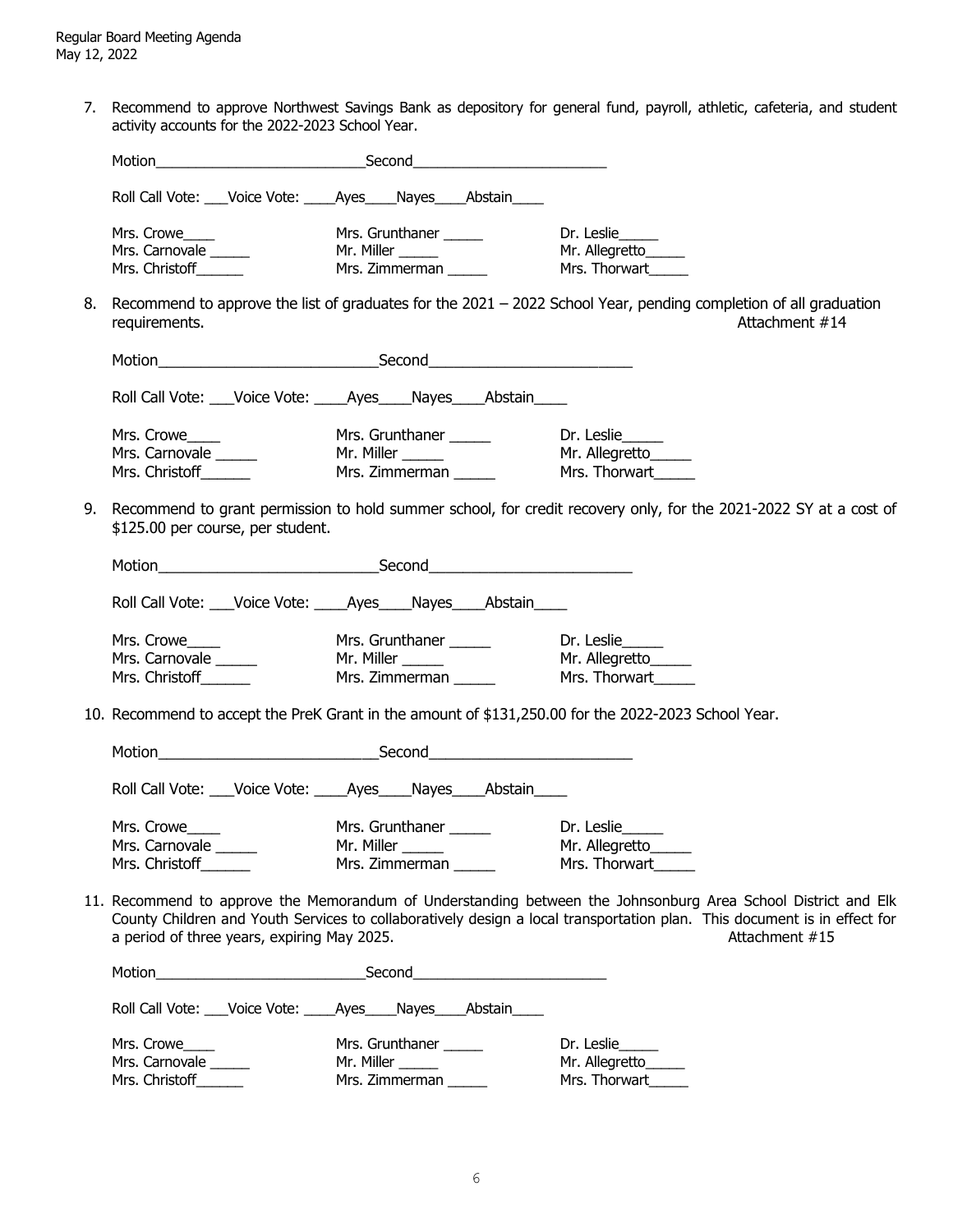> 12. Recommend to approve the Transportation Plan between the Johnsonburg Area School District and Elk County Children and Youth Services to ensure the educational stability of Foster Care Youth: Every Student Succeeds Act (ESSA) requirement. This document is in effect for a period of three years, expiring May 2025.

> Attachment #16 Motion\_\_\_\_\_\_\_\_\_\_\_\_\_\_\_\_\_\_\_\_\_\_\_\_\_\_Second\_\_\_\_\_\_\_\_\_\_\_\_\_\_\_\_\_\_\_\_\_\_\_\_ Roll Call Vote: \_\_\_Voice Vote: \_\_\_\_Ayes\_\_\_\_Nayes\_\_\_\_Abstain\_\_\_\_ Mrs. Crowe\_\_\_\_\_ https://write.org/mrs. Grunthaner \_\_\_\_\_\_ https://write.org/mrs. Grunthaner \_\_\_\_\_\_\_ Dr. Leslie\_\_\_\_ Mrs. Carnovale \_\_\_\_\_\_\_ Mr. Miller \_\_\_\_\_\_\_ Mr. Allegretto\_\_\_\_\_\_ Mrs. Christoff\_\_\_\_\_\_\_\_ Mrs. Zimmerman \_\_\_\_\_\_ Mrs. Thorwart\_\_\_\_\_ 13. Recommend to approve the draft Special Education Plan dated 07/01/2022 through 06/30/2025 as presented. Attachment #17 Motion **Example 20** Second Second Roll Call Vote: \_\_\_Voice Vote: \_\_\_\_Ayes\_\_\_\_Nayes\_\_\_\_Abstain\_\_\_\_ Mrs. Crowe\_\_\_\_\_ https://write.org/mrs. Grunthaner \_\_\_\_\_\_ https://write.org/mrs. Grunthaner \_\_\_\_\_\_\_ Dr. Leslie\_\_\_\_ Mrs. Carnovale \_\_\_\_\_\_\_ Mr. Miller \_\_\_\_\_\_\_ Mr. Allegretto\_\_\_\_\_\_ Mrs. Christoff\_\_\_\_\_\_\_\_ Mrs. Zimmerman \_\_\_\_\_\_ Mrs. Thorwart\_\_\_\_\_\_ 14. Recommend to approve the agreement with the Seneca Highlands IU#9 for hearing, physical therapy, occupational therapy, psychological evaluations, and emotional support at a cost of \$137,352.00 for the 2022-2023 SY. Attachment #18 Motion\_\_\_\_\_\_\_\_\_\_\_\_\_\_\_\_\_\_\_\_\_\_\_\_\_\_Second\_\_\_\_\_\_\_\_\_\_\_\_\_\_\_\_\_\_\_\_\_\_\_\_ Roll Call Vote: \_\_\_Voice Vote: \_\_\_\_Ayes\_\_\_\_Nayes\_\_\_\_Abstain\_\_\_ Mrs. Crowe\_\_\_\_\_ Mrs. Grunthaner \_\_\_\_\_\_ Dr. Leslie\_\_\_\_\_\_ Mrs. Carnovale \_\_\_\_\_\_\_ Mr. Miller \_\_\_\_\_\_ Mr. Allegretto\_\_\_\_\_\_ Mrs. Christoff\_\_\_\_\_\_\_ Mrs. Zimmerman \_\_\_\_\_\_ Mrs. Thorwart\_\_\_\_\_\_ **C. Finance**

> 1. Recommend to approve the Proposed General Fund Budget for the 2022-2023 School Year in the amount of \$13,803,249.61. Attachment #19

|                                                   | Roll Call Vote: Voice Vote: Ayes Nayes Abstain                             |                                                    |                |
|---------------------------------------------------|----------------------------------------------------------------------------|----------------------------------------------------|----------------|
| Mrs. Crowe<br>Mrs. Carnovale<br>Mrs. Christoff    | Mrs. Grunthaner<br>Mr. Miller ______<br>Mrs. Zimmerman                     | Dr. Leslie<br>Mr. Allegretto_____<br>Mrs. Thorwart |                |
|                                                   | 2. Recommend to approve the 2022 Homestead Farmstead Exclusion Resolution. |                                                    | Attachment #20 |
| Motion ________________________                   |                                                                            |                                                    |                |
| Roll Call Vote: ___Voice Vote: ____Ayes____Nayes_ | Abstain                                                                    |                                                    |                |

7 Mrs. Crowe\_\_\_\_\_ Mrs. Grunthaner \_\_\_\_\_\_ Dr. Leslie\_\_\_\_\_\_ Mrs. Carnovale \_\_\_\_\_\_\_ Mr. Miller \_\_\_\_\_\_ Mr. Allegretto\_\_\_\_\_\_ Mrs. Christoff\_\_\_\_\_\_\_ Mrs. Zimmerman \_\_\_\_\_\_ Mrs. Thorwart\_\_\_\_\_\_